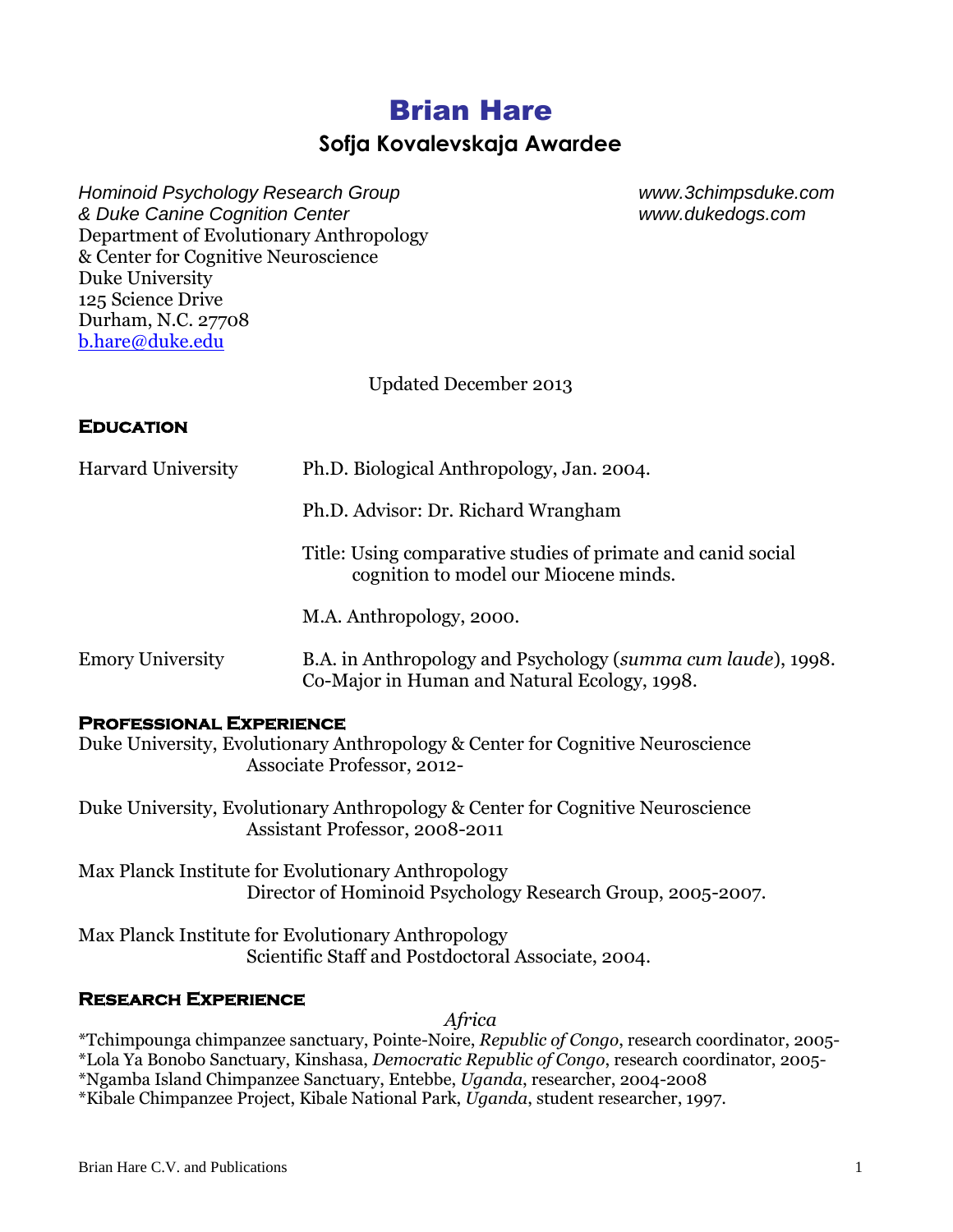## *Eurasia*

\*Institute of Genetics, National Academy of Russian Science, *Russia*, visiting researcher, 2003. \*Max Planck Institute for Evolutionary Anthropology, *Germany*, researcher, 2001-2007. \*Institute for Psychology, National Council for Research, *Italy*, visiting researcher, 2000.

#### *North America*

\*Yerkes Regional Primate Research Center, *U.S.A.*, student researcher, 1995-1999.

\* Duke Lemur Center, U.S.A. researcher, 2008-

**\*** Duke Canine Cognition Center, Director, 2009 –

#### *"Species" Studied in Publications (N=20)*

Humans (infant and adult), chimpanzees (infant and adult), bonobos (infant and adult), gorillas, orangutans, pigtailed macaques, stumptailed macaques, rhesus macaques (infant and adult), sooty mangebeys, capuchin monkeys, ringtailed lemurs, mongoose lemurs, red ruffed lemurs, blue eyed black lemurs, shifaka, aye-aye, wolves, New Guinea singing dogs, domestic dogs (infant and adult), silver foxes (infants), domestic foxes (infants).

#### **Teaching Experience**

#### *Previously Advised:*

1 post doctoral fellow (Dr. Alicia Melis); advised 3 Ph.D. student (Dr. Evan Maclean; Dr. Alexandra Rosati; Dr. Jingzhi Tan); co-advised 3 Ph.D. students (Dr. Alicia Melis; Dr. Esther Herrmann; Dr. Victoria Wobber); 11 Duke undergraduate thesis students.

#### *Currently advising:*

2 post-doctoral fellows (Dr. Evan Maclean and Dr. Jingzhi Tan); 2 Ph.D. students (Chris Krupenye; Aleah Bowie); co-advising 2 Ph.D. students (Kara Schroepfer; Courtnea Rainey); 3 Duke undergraduate thesis students.

#### *Teaching*

Cognitive Evolution Lab, Evolutionary Anthropology, Duke U., lab course, 2008- Human Cognitive Evolution, Evolutionary Anthropology, Duke U., lecture, 2008- Evolution of Social Brain & Mind, Evolutionary Anthropology, Duke U., seminar, 2008- Partnering and Parenting, Evolutionary Anthropology, Duke U., seminar, 2011

#### **Awards**

Duke Alumni Faculty Fellow. 2013 Pop Tech Science Fellow. 2010 Young Innovator Award, Smithsonian Institute. 2007. Sofia Kovalevskaja Award, Alexander Humboldt Foundation. 2004. Bok Center Award for Excellence in Teaching, Harvard University, 2000, 2002.

#### **Grant History**

2004-08: P.I. Sofia Kovalevskaja Award, Alexander Humboldt Foundation: \$1,040,000.

- 2008-11: Co P.I. with Charlie Nunn "How Does Cognition Evolve?" National Evolutionary Synthesis Center (NESCent) Working Group: \$46,800.
- 2008-13: Co P.I. on NSF HOMINID Grant with Greg Wray and Christine Wall "Genes, traits, and the evolution of human diet: an integrative approach": \$1,600,000.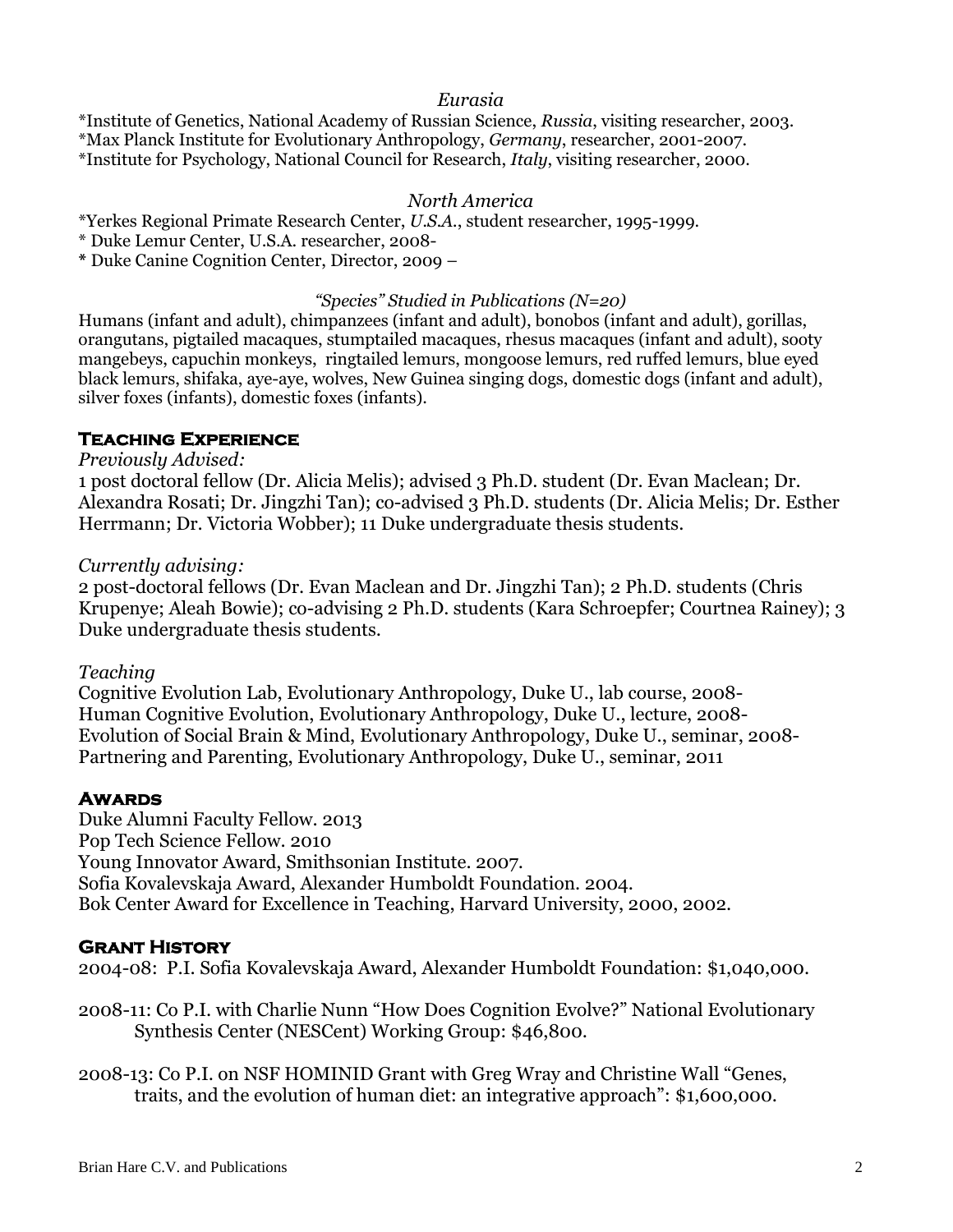- 2009-11: Consultant on European Research Council Grant with Svante Paabo (Max Planck Institute for Evolutionary Anthropology) "Genomic and Phenotypic Evolution of Bonobos, Chimpanzees and Humans": \$100,000.
- 2010-13: P.I. NSF Award "Bonobos, Chimpanzees and the Developmental Origins of Human Cognition": \$297,000.
- 2011-2012: P.I. on Leakey Grant "spatial memory development in chimpanzees and Bonobos" to support Ph.D. research of Alexandra Rosati: \$13,000.
- 2012-2014: P.I. on Office of Naval Research Grant "Identifying cognitive traits of successful IED detector dogs": \$1,600,000.
- 2012-2013: P.I. on NIH R03 Grant "Identifying cognitive traits in successful companion dogs": \$150,000.
- 2014-2015: co-P.I. on AKC Health Foundation Grant with Evan Maclean "Identifying cognitive and temperamental traits that predict service dog performance": \$100,000.

## **Editorial Responsibilities**

Consulting Editor for *Animal Behaviour,* 2006-2008. Editorial Advisory Board for *Primates,* 2008-2011 Associate Editor for Primates, 2011-

## **Scientific Consultations & Board Memberships**

Member of Research Council, Jane Goodall Institute, U.S.A. 2007-2009 Scientific Coordinator for Lola ya Bonobo, 2007- Treasurer of Board, Friends of Bonobos, 2008- Canines Inc., Founder, Board Member and Chief Scientific Officer, 2012-

## **Ad Hoc Referee**

*American Psychologist, Animal Behaviour (recognized as top reviewer in 2008), Animal Cognition, Behaviour, Behavioural Genetics, Behavioral Processes, Behavioral and Brain Science, Cambridge University Press, Chicago University Press, Cognitive Science, Cognition, Culture and Psychology, Current Anthropology, Current Biology, Current Directions in Psychological Sciences, Developmental Psychobiology, Developmental Psychology, Developmental Science, Evolutionary Anthropology, Human Evolution, Infancy, International Journal of Primatology, Journal of Comparative Psychology, Journal of Human Nature, Journal of Interaction Studies, Mammalia, Neuron, Primates, Proceedings of the National Academy of Sciences, Proceedings of the Royal Society: Biological Sciences, Psychological Bulletin, Psychological Science, Public Library of Science One, Science Magazine, Social Cognitive and Affective Neuroscience, Trends in Cognitive Sciences.*

#### **Grant Referee**

*European Research Council, European Union. MacArthur Foundation National Institute of Mental Health, U.S.A. National Institute of Health, U.S.A. National Science Foundation, U.S.A. The Leakey Foundation, U.S.A. Austrian Science Fund, Austria Swiss National Science Foundation, Switzerland*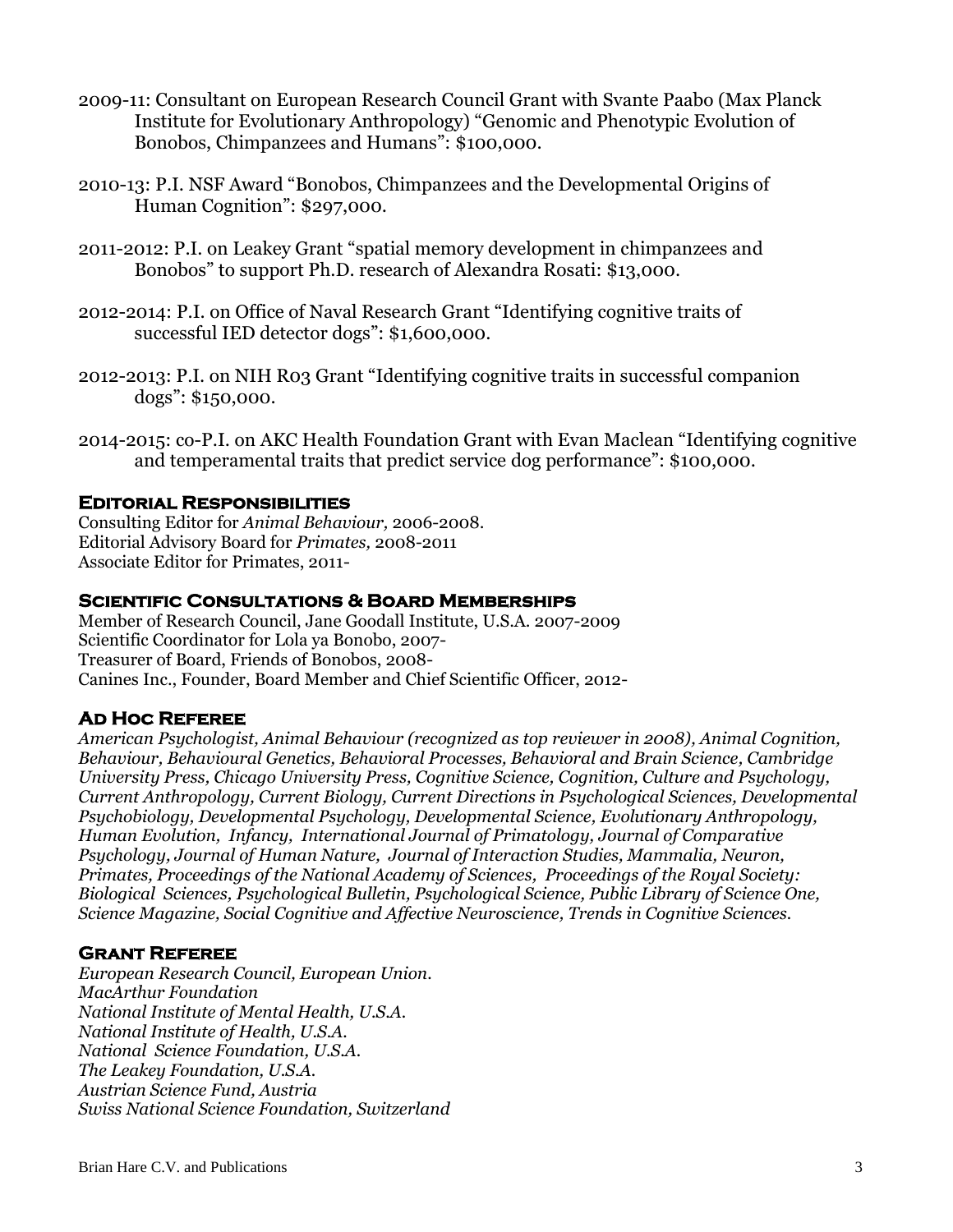## **Books**

Hare, B. & Woods, V. 2013. *The Genius of Dogs*. Dutton: Penguin Group. (*N.Y.T. Best Seller*).

## **Publications**

#### 1998

- Tomasello, M., Call, J. & Hare, B. 1998. Five primate species follow the visual gaze of conspecifics. *Animal Behaviour*. **55,** 1063-1069.
- Call, J., Hare, B. & Tomasello, M. 1998. Chimpanzee gaze following in an object choice task. *Animal Cognition*. **1,** 89-99.
- Hare, B., Call, J. & Tomasello, M. 1998. Communication of food location between human and dog (*Canis familiaris*). *Evolution of Communication*. **2,** 137-159.

#### 1999

- Hare, B. & Tomasello, M. 1999. Domestic dogs (Canis familiaris) use human and conspecific social cues to locate hidden food. *Journal of Comparative Psychology*. **113,** 1-5.
- Itakura, S., Agnetta, B., Hare, B. & Tomasello, M. 1999. Chimpanzees use human and conspecific social cues to locate hidden food. *Developmental Science*. **2**, 448-456.
- Tomasello, M., Hare, B. & Agnetta, B. 1999. Chimpanzees follow gaze direction geometrically. *Animal Behaviour*. **58,** 769-777.

#### 2000

- Hare, B., Call, J., Agnetta, B. & Tomasello, M. 2000. Chimpanzees know what conspecifics do and do not see. *Animal Behaviour*. *59*, 771-786
- Wrangham, R., Wilson, M., Hare, B. & Wolfe, N. 2000. Chimpanzee predation and the ecology of microbial exchange. *Microbial Ecology in Health and Disease*. **12**, 186-188.
- Agnetta, B., Hare, B. & Tomasello, M. 2000. Cues to food locations that domestic dogs (*Canis familiaris*) of different ages do and do not use. *Animal Cognition*. **3,** 107-112.

- Tomasello, M., Hare, B. & Fogleman, T. 2001. The ontogeny of gaze following in chimpanzees (*Pan troglodytes*) and rhesus macaques (*Macaca mulatta*). *Animal Behaviour*. **61,** 335- 343.
- Hare, B., Call, J. & Tomasello, M. 2001. Do chimpanzees know what conspecifics know? *Animal Behaviour*. **61,** 139-151.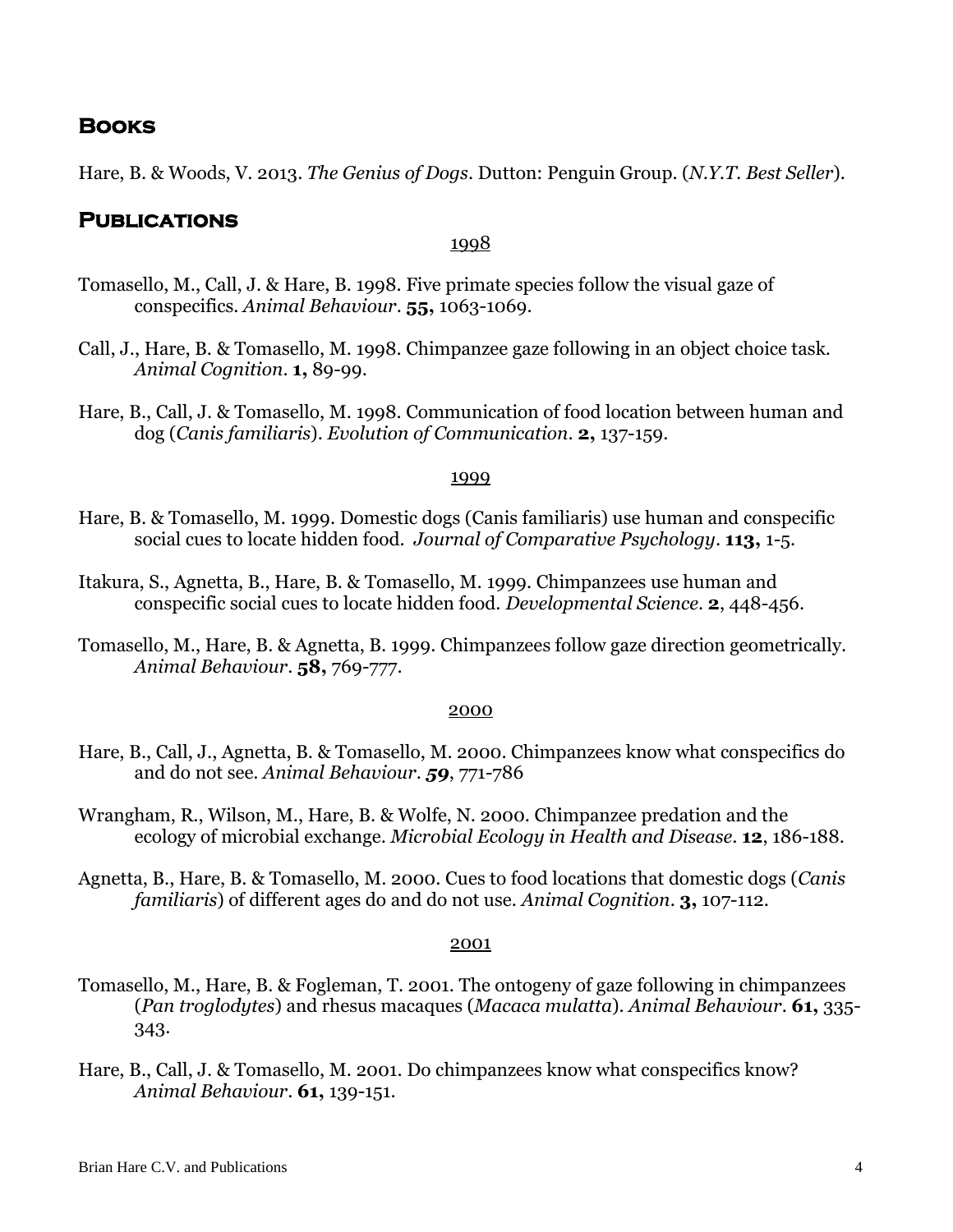Hare, B. 2001. Can competitive paradigms increase the validity of social cognitive experiments on primates? *Animal Cognition*. **4,** 269-280.

#### 2002

- Hare, B., Brown, M., Williamson, C. & Tomasello, M. 2002. The domestication of social cognition in dogs. *Science*. **298**, 1636-1639.
- Hare, B. & Wrangham, R. 2002. Integrating two evolutionary models for the study of social cognition. In: *The Cognitive Animal* (Ed. by Beckoff, M., Allen, C. & Burhgardt, G.): The MIT Press. 363-369.

#### 2003

- Hare, B., Addessi, E., Call, J., Tomasello, M. & Visalberghi, E. 2003. Do capuchin monkeys (*Cebus apella*) know what conspecifics do and do not see? *Animal Behaviour*. **65**, 131- 142.
- Tomasello, M., Call, J., Hare, B. 2003. Chimpanzees understand psychological states- the question is which ones and to what extent. *Trends in Cognitive Science.* **7**, 153-156*.*
- Tomasello, M., Call, J., Hare, B. 2003. Chimpanzees versus humans: its not that simple. *Trends in Cognitive Science.* **7**, 239-240*.*

#### 2004

- Hare, B. & Tomasell0, M. 2004. Chimpanzees are more skillful in competitive than in cooperative cognitive tasks. *Animal Behaviour*. **68**, 571-581.
- Call, J., Hare, B., Carpenter, M. & Tomasello, M. 2004. "Unwilling" versus "unable": chimpanzees understanding of human intentional action. *Developmental Science*. **7**, 488-498.
- Hare, B. 2004. Dogs use humans as tools: is it the secret to their success? *Encyclopedia of Animal Behaviour*. Beckoff, M. (ed). Greenwood Publishing Group.
- Hare, B. 2004. Using comparative studies of primate and canid social cognition to model our Miocene minds. Dissertation. Department of Anthropology, Harvard University.

- Hare, B., Plyusnina, I., Iganacio, N., Wrangham, R., Trut, L. 2005. Social cognitive evolution in captive foxes is a correlated by-product of experimental domestication. *Current Biology*. **16**, 226-230.
- Hare, B. & Tomasello, M. 2005. Human-like social skills in dogs? *Trends in Cognitive Sciences*. **9**, 439-444.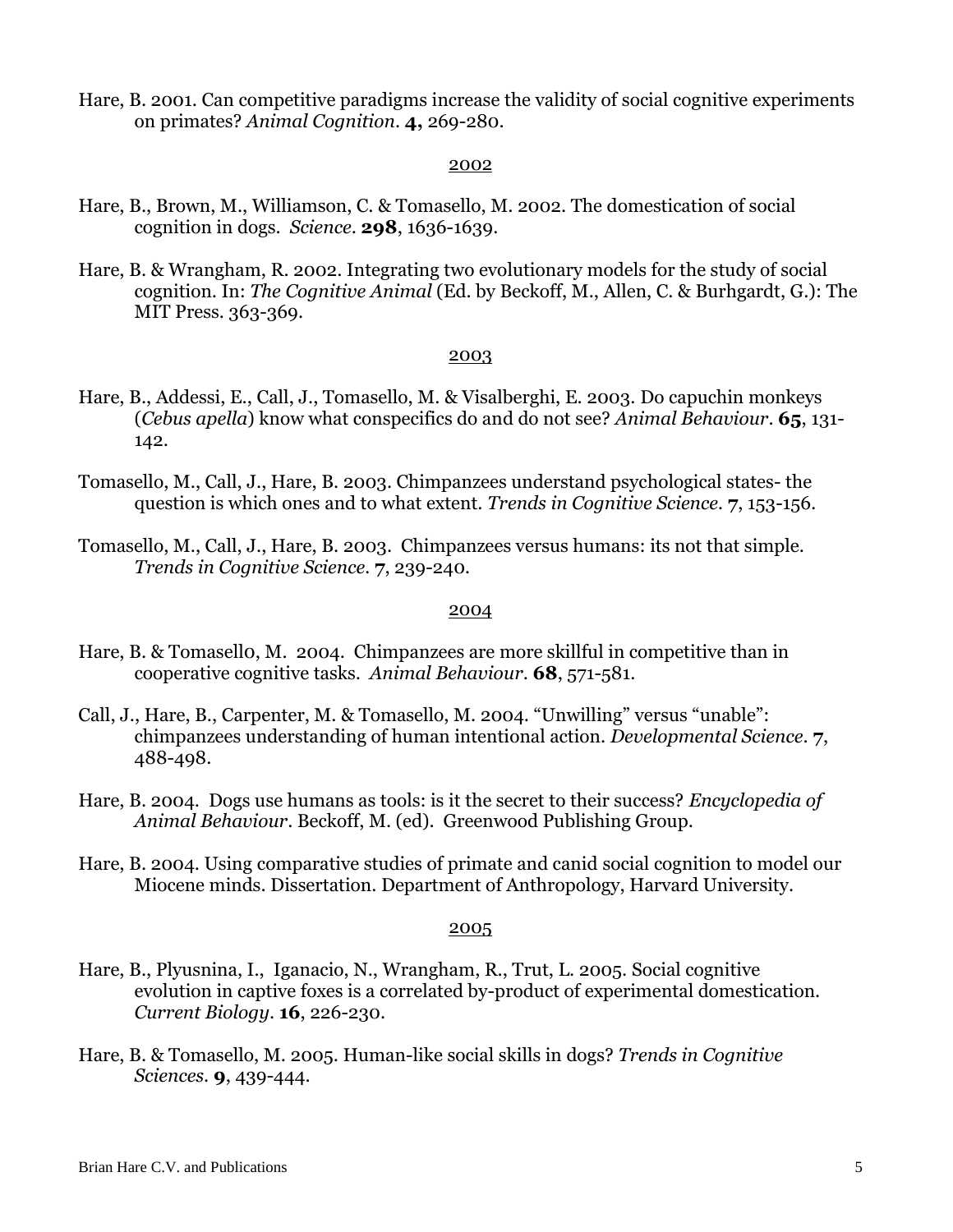Hare, B. & Tomasello, M. 2005. The emotional reactivity hypothesis and cognitive evolution. *Trends in Cognitive Sciences*. **10**, 464-465.

#### 2006

- Melis, A., Hare, B., Tomasello, M. 2006. Chimpanzees recruit the best collaborators. *Science*. **311**, 1297-1300.
- Hare, B., Call, J., Tomasello, M. 2006. Chimpanzees deceive a human by hiding. *Cognition.* **101**: 495-514.
- Melis, A, Hare, B., Tomasello, M. 2006. Engineering chimpanzee cooperation: social tolerance constrains cooperation. *Animal Behaviour.* **72**, 275-286.
- Jensen, K., Hare, B., Call, J., Tomasello, M. 2006. Are chimpanzees spiteful or altruistic when sharing food? *Proceedings of the Royal Society B.* **273**, 1013-1021.
- Hare, B. & Tomasello, M. 2006. Behavioral genetics of dog cognition: human-like social skills in dogs are heritable and derived. *The Dog and its Genome* (E. Ostrander, Urs Giger and Kerstin Lindblad-Toh, Eds). Cold Spring Harbor Laboratory Press, New York, 497-514.

- Hare, B. 2007. Patience reveals chimpanzee cognitive development. Review of *Cognitive Development in Chimpanzees*. Ed. by Matsuzawa, T., Tomonaga, M., & Tanaka, M. *Nature Neuroscience.* **10,** 1077.
- Hare, B. 2007. From nonhuman to human mind: what changed and why. *Current Directions in Psychological Science.* **16**, 60-64.
- Burnham, T. & Hare, B. 2007. Does involuntary neural activation increase public goods contributions in human adults? *Human Nature*. **18.** 88-108.
- Tomasello, M., Hare, B., Call, J., Leehman, H. 2007. Reliance on head versus eye gaze in great apes and human infants. *Journal of Human Evolution*. **52**, 314-320.
- Hare, B., Melis, A., Woods, V., Hastings, S., Wrangham, R. 2007. Tolerance allows bonobos to outperform chimpanzees in a cooperative task. *Current Biology. 17, 619-623.*
- Warnaken, F., Hare, B., Melis, A., Hanus, D., Tomasello, M. 2007. Spontaneous altruism by chimpanzees and children. *Public Library of Science: Biology. 5, 1-7.*
- Herrmann, E., Call, J., Hernández-Lloreda, M., Hare, B., Tomasello, M. 2007. The cultural intelligence hypothesis: humans evolved specialized skills of social cognition. *Science.* **317**, 1360-1365*.*
- Rosati, A., Stevens, J., Hare, B., Hauser, H. 2007. The origins of human patience. *Current Biology.* **17**, 1-6.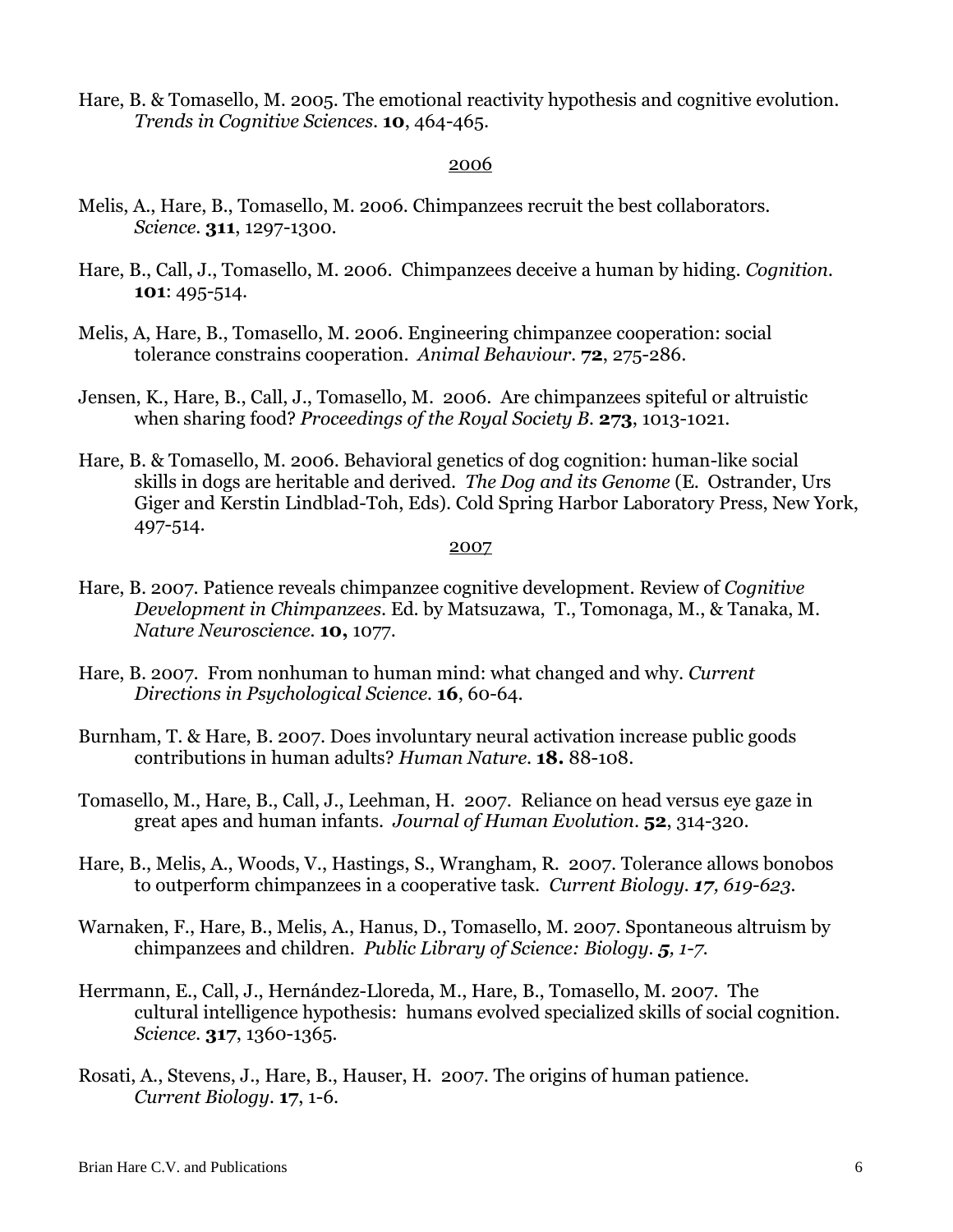- Herrmann, E., Call, J., Hernández-Lloreda, M., Hare, B., Tomasello, M. 2008. Humans are valid experimenters for human-nonhuman ape comparisons*. Science*. **319**. 570.
- Hare, B. 2008. Review of *Baboon Metaphysics*. By Cheney, D. & Seyfarth, R. *Animal Behaviour*. **76**, 253-255.
- Heilbronner, S., Rosati, A., Stevens, J., Hare, B., Hauser, M. 2008. A fruit in the hand or two in the bush? Ecological pressures select for divergent risk preferences in chimpanzees and bonobos. *Proceedings of the Royal Society: Biology Letters.* **4**, 246- 249.
- Hare, B. 2008. Review of *Dogs: Behavior, Cognition and Evolution*. By Miklosi, A. *Current Biology.* **18**, R543-R544.
- Wobber, V., Hare, B., Wrangham, R. 2008. Great apes prefer cooked foods. *Journal of Human Evolution.* **55,** 340-348.
- Melis, A., Hare, B., Tomasello, M. 2008. Do chimpanzees reciprocate received favors? *Animal Behaviour.* **76,** 951-962.
- Andre, C., Kamate, C., Mabonzo, P., Morel, D., Hare, B. 2008. The conservation value of Lola ya Bonobo Sanctuary. Furuichi, T., Thompson, J. (Eds*) The Bonobos: behavior, ecology and conservation*. Springer, New York. 303-322.
- Ross, S. Lukas, K., Lonsdorf, E., Stoinski,T., Hare, B., Shumaker R., and Goodall, J. 2008. Inappropriate use and portrayal of chimpanzees. *Science.* **319**, 1487*.*

- Hare, B. 2009. What is the effect of affect on bonobo and chimpanzee problem solving? *The Neurobiology of the Umwelt: how living beings perceive the world (A. Berthoz & Y*. Christen, Eds.). Springer Press. 89-102.
- Wobber, V. Hare, B. 2009. Testing the social dog hypothesis: are dogs also more skilled than chimpanzees in non-communicative social tasks? *Behavioral Processes.* **81**, 423- 428.
- Rosati, A. & Hare, B. 2009. Beyond the model species: diversity in gaze following skills across primates. *Current Opinion in Neurobiology*. **19,** 45-51.
- Woods, V. & Hare, B. 2009. Out of our minds: how did *Homo sapiens* come down from the trees, and why did no one follow? In: Whats Next?: Dispatches from the future of science. In*: Innovative Science* (Brockman, M. Ed). Vintage Books. p. 170-184.
- Wobber, V., Koler-Matznick, J., Hare, B., Wrangham, R., Tomasello, M. 2009. Breed differences in domestic dogs' comprehension of human communicative signals. *Interaction Studies*. **10**, 206-224.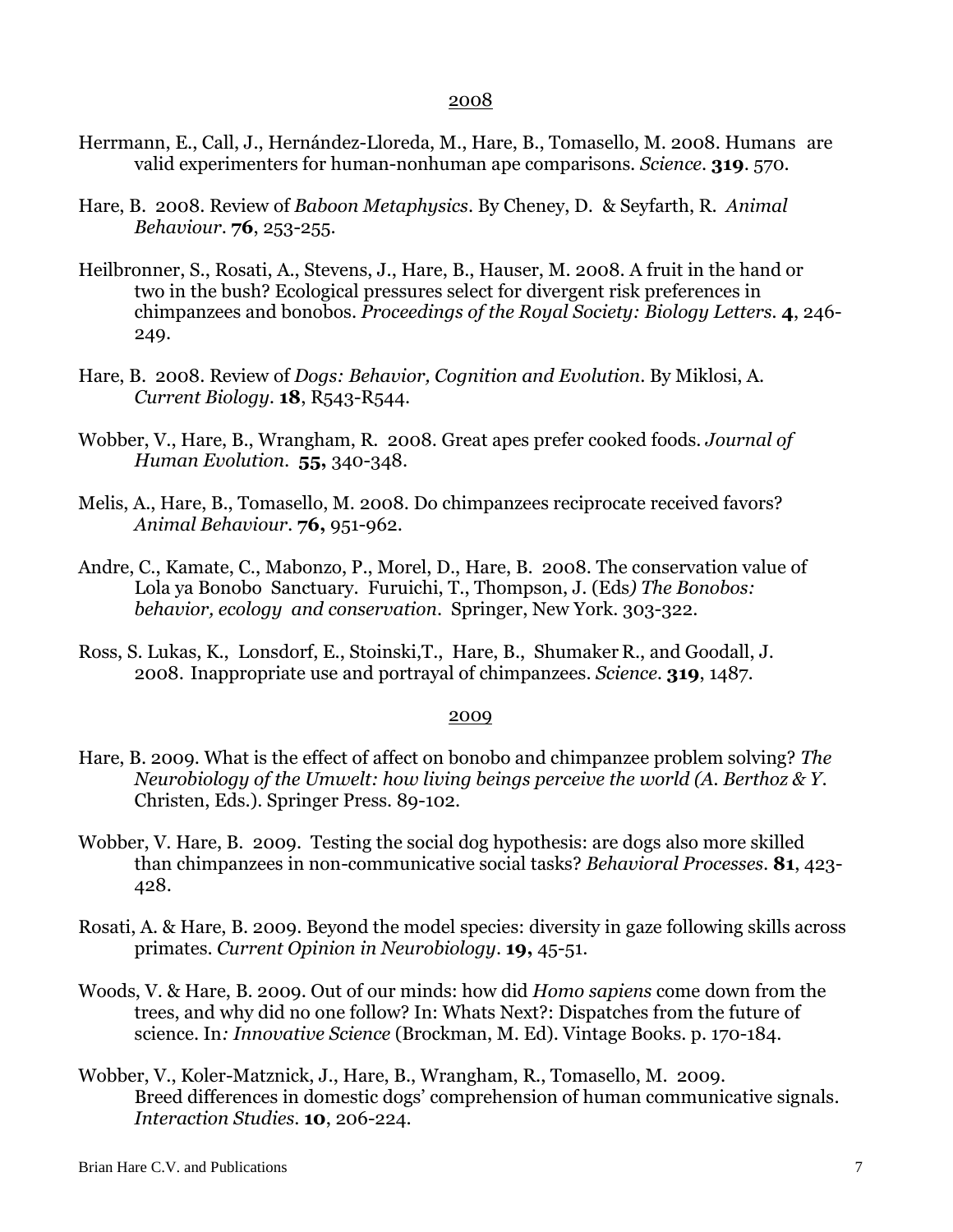- Melis, A., Hare, B., Tomasello, M. 2009. Chimpanzees negotiate in a bargaining game. *Evolution and Human Behaviour. 30, 381-392.*
- McIntyre, M., Herrmann, E., Wobber, V., Halbwax, M., Mohamba, C., deSousa, N., Atenica, R., Cox, D. & Hare, B. 2009. Bonobos have more human-like second-to-fourth finger length ratio (2D:4D) than chimpanzees: a hypothesized indication of lower prenatal androgens. *Journal of Human Evolution.* **56**, 361-365.

- Hare, B. Rosati, A. Breaur, J., Kaminski, J., Call, J., Tomasello, M. 2010. Dogs are more skilled than wolves with human social cues: a response to Udell et al (2008) and Wynne et al. (2008). *Animal Behaviour. 79, e1-e6.*
- Vlemmings, P., Hare, B., Call, J. 2010. Reaching around barriers: The performance of great apes and 3- to 5-year-old children on an inhibitory control task. *Animal Cognition. 13, 273-285.*
- Rosati, A., Santos, L., Hare, B. 2010. Primate social cognition: Thirty years after Premack and Woodruff. In*: Cognitive Neuroethology* (Gazenifar A. & Platt M. Eds). Oxford University Press. 117-142
- Hare, B. Kwetuenda, S. 2010. Bonobos voluntarily share their own food with others. *Current Biology. 20, R230-231.*
- Wobber, V., Wrangham, R., Hare, B. 2010. Evidence for delayed development of social behavior and cognition in bonobos relative to chimpanzees. *Current Biology.* **20**, 226- 230.
- Herrmann, E., Call, J., Hernández-Lloreda, M., Hare, B. , Tomasello, M. 2010. Cognition in chimpanzees and children has different factor structure. *Psychological Science.* **21**, 102- 110
- Wobber, V., Wrangham, R. & Hare, B. 2010. Application of the heterochrony framework to the study of behavior and cognition. *Communicative and Integrative Biology. 3, 1-2.*
- Wobber, V., Hare, B., Maboto, J., Lipson, S. Wrangham, R., Ellison, P. 2010. Differential reactivity of steroid hormones in chimpanzees and bonobos when anticipating food competition. *Proceedings of the National Academy of Sciences*. **107**, 12457-12462.
- Herrmann, E., Hare, B. Call, J., Tomasello, M. 2010. Differences in the Cognitive Skills of Bonobos and Chimpanzees. *PLoS One.* **5**, e12438.
- Woods, V. & Hare, B. 2010. African sanctuaries as a new resource for non-invasive research on great apes. *Encyclopedia of Applied Animal Behavior and Welfare.* Ed. D. Mills. CABI publishing.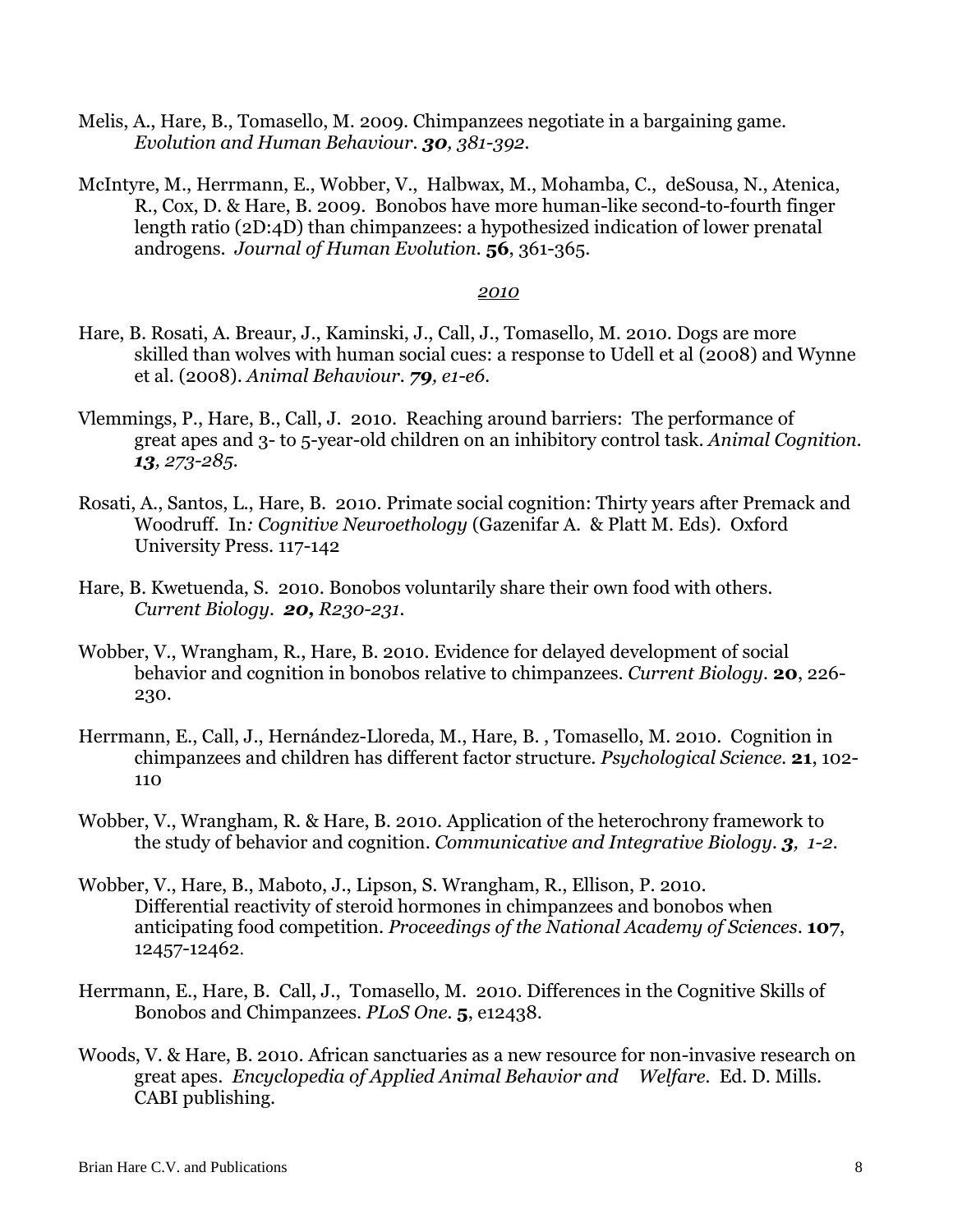- Rosati, A., & Hare, B. 2010. From social behavior to social cognition in primates. *Encyclopedia of Behavioral Neuroscience*, edited by George Koob, Michel Le Moal and Richard Thompson. Erlbaum.
- Melis, A., Warneken, F., Hare, B. 2010. Collaboration and helping in chimpanzees. *The Chimpanzee Mind* (Elizabeth Longsdorf & Steve Ross & Tetsuro Matsuzawa, Eds.), Springer. 166-183.
- Rosati, A. & Hare, B. 2010. Chimpanzee and bonobos distinguish between risk and ambiguity. *Proceedings of Royal Society: Biology Letters.* 7, 15-18.

- Woods, V. & Hare, B. 2011. Bonobo but not chimpanzee infants use socio-sexual contact with peers. *Primates.* **52**, 111-116.
- Hare, B. 2011. From hominoid to hominid mind: what changed and why? *Annual Review of Anthropology*, **40**. 293-309.
- Sandel, A., Maclean, E., Hare, B. 2011. Convergent evolution in the social cognitive abilities of lemurs. *Animal Behaviour*. **81**, 925-931.
- Wobber, T., Hare, B. 2011. Psychological health of orphan bonobos and chimpanzees in African sanctuaries. *PLoS One,* **6**, e17147.
- Hare, B. & Tan, J. 2011. What cooperative abilities did we inherit as an ape? *The Primate Mind*. De Waal, F. & Ferrari, P. (eds). Harvard Press.
- Herrmann, E., Hare, B. Cisseski, J., Tomasello, M. 2011. The origins of human temperament: children avoid novelty more than other apes. *Developmental Science.* **14**, 1393-1405.
- Schroepfer, K., Rosati, A., Chartrand, T., Hare, B. 2011. Commercial's with chimpanzees "actors" negatively impact conservation and welfare attitudes. *PLoS One.* **6**, e26048.

- MacLean, E., Matthews, L., Hare, B., Nunn, C., Anderson, R., Aureli, F., Brannon, E., Call, J., Drea, C., Emery, N., Haun, D., Herrmann, E., Jacobs, L., Platt, M., Rosati, A., Sandel, A., Schroepfer, K., Seed, A., Tan, J., van Schaik, C., Wobber, V. 2011. How does cognition evolves?: phylogenetic comparative psychology. *Animal Cognition.* **15**, 223- 238.
- Maclean, E & Hare, B. 2012. Bonobos and chimpanzees infer the target of an actor's attention. *Animal Behaviour.* **83**, 345-353.
- Hare, B., Wobber, T. & Wrangham, R. 2012. The self-domestication hypothesis: bonobo psychology evolved due to selection against male aggression. *Animal Behaviour*. **83**, 573-585.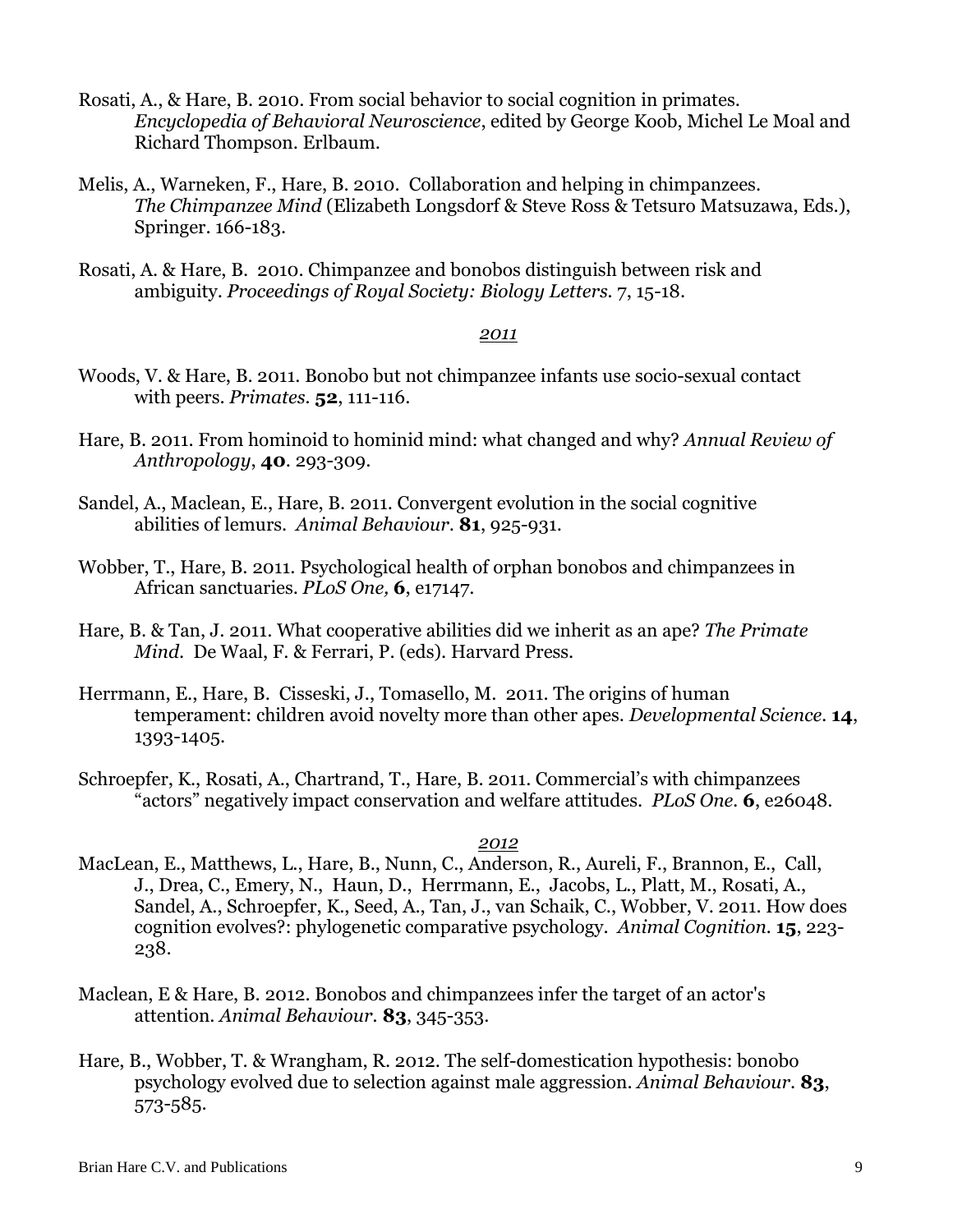- Rosati, A. & Hare, B. 2012. Decision-making across social contexts: competition increases risk-prone choices in chimpanzees and bonobos. *Animal Behaviour. 84, 869-879.*
- Rosati, A. & Hare, B. 2012 . Chimpanzees and bonobos exhibit divergent spatial memory development. *Developmental Science.* **15,** 840-853.
- Nunn, C. & Hare, B. 2012. Pathogen flow: what we need to know. *American Journal of Primatology.* **74,** 1084-1087.

- Herrmann, E., Keupp, S., Hare, B., Vaish, A., Tomasello, M. 2013. Direct and Indirect reputation formation in great apes and human children. *Journal of Comparative Psychology, 127, 63-75*.
- Maclean, E. & Hare, B. 2013. spontaneous triadic play in bonobos and chimpanzees. *Journal of Comparative Psychology.* doi: [10.1037/a0030935](http://psycnet.apa.org/doi/10.1037/a0030935)
- Tan, J. & Hare, B. 2013. bonobos share with strangers. *PLoS One*. **8(1)**: e51922.
- Wobber, V. Hare, B., Lipson, S. Wrangham, R. Ellison, P. 2013. Different ontogenetic patterns of testosterone production reflect divergent male reproductive strategies in chimpanzees and bonobos. *Physiology & Behavior,* **116**, 44-53.
- Rosati, A. & Hare, B. 2013. Emotion and motivation in chimpanzee decision making*. PLoS One, 8 (5), e63058.*
- Rosati, A., Wobber, V., Warneken, F., Melis, A., Herrmann, E., Kaminski, J., Tan, J., Krupenye, C., Schroepfer, K., Hare, B. 2013. Assessing the psychological health of captive and wild apes: a response to Ferdowsian et al. in press. *Journal of Comparative Psychology.* doi: 10.1037/a0029144.
- Wobber, T., Herrmann, E., Hare, B., Wrangham, R., Tomasello, M. in press. The evolution of cognitive development in *Pan* and *Homo*. *Developmental Psychobiology*.
- Bray, E., Maclean, E., Hare, B. in press. Context-specificity of inhibitory control in dogs. *Animal Cognition*.
- Maclean, E., Sandel, A., Bray, J., Oldenkamp, R., Hare, B. in press. Group size predicts social but not nonsocial cognition in lemurs. *PLoS One*.
- Wobber, V. & Hare, B. in press. The evolution of human socio-cognitive development. *In: The Development of Social Cognition.* Banaji, M. & Gelman, S. (eds). Harvard Press.
- Hare, B. in press. Is human free will prisoner to primate, ape and hominin preferences and biases? In: Moral Psychology: Free Will and Moral Responsibility. Edited by W. Sinnot-Armstrong. MIT Press.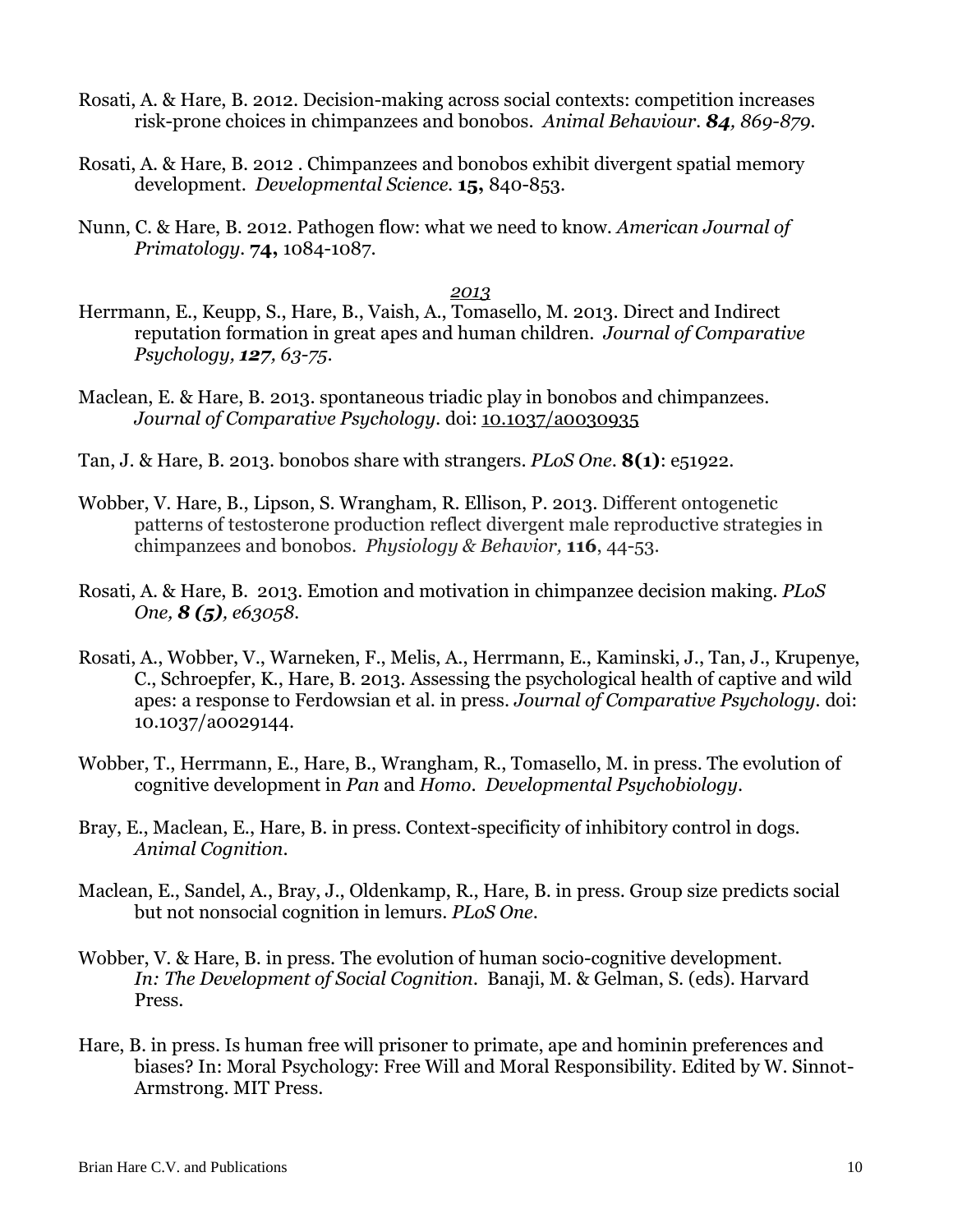- Bray, J., Kruprenye, C., Hare B., in press. Are *Lemur catta* sensitive to the visual and auditory perspective of others? *Animal Cognition*.
- Pontzer, H., Raichlen, D., Gordon, A., Schroepfer-Walker, K., Hare, B., Dunsworth, H., Wood, B., Isler, K., Burkart, J., Irwin, M., Shumaker, R., Lonsdorf, E., Ross, S. in press. Primate energy expenditure and life history. *Proceedings of the National Academy of Sciences.*

# **Submitted Manuscripts (N=11)**

Rosati, A., Rodriguez, K. & Hare, B. Comparisons of spatial memory in six lemur species.

- Maclean, E., Krupenye, C. & Hare, B. submitted. Do dogs understand human attention?
- Cieri, R., Churchill, S., Franciscus, R., Tan, J., Hare, B., submitted. Craniofacial feminization, social tolerance and the origns of behavioral modernity.
- Reddy, R., Maclean, E., Sandel, A., Hare, B. Comparison of social and non-social inhibitory control in six lemur species.
- MacLean, E., Hare, B., Nunn, C., Addessi, E., Amici, F., Anderson, R., Aureli, F., Baker, J., Bania, A., Barnard, A., Boogert, N., Brannon, E., Bray, E., Bray, J., Brent, L., Burkart, J., Call, J., Cantlon, J., Cheke, L., Clayton, N., Delgado, M., DiVincenti, L., Fujita, K., Hiramatsu, C., Jacobs, L., Jordan, K., Laude, J., Leimgruber, K., Messer, E., Moura, A., Ostojić, L., Picard, A., Platt, M., Plotnik, J., Range, F., Reader, S., Reddy, R., Sandel, A., Santos, L., Schumann, K., Seed, A., Sewall, K., Shaw, K., Slocombe, K., Su, Y., Takimoto, A., Tan, J., Tao, J., van Schaik, C., Virányi, Z., Visalberghi, E., Wade, J., Watanabe, A., Widness, J., Zentall, T., Zhao, T. submitted. The evolution of self-control.
- Maclean, E., & Hare, B. Bonobos and chimpanzees read helpful gestures better than prohibitive gestures.
- Tan, J., & Hare, B. Preference or Paradigm? Bonobos do not share in "the" prosocial choice task.
- Hare, B. submitted. A culture of compassion relies on a preference based approach to animal welfare.
- Nelson, E., McIntyre, M., Rakhovskaya, M., Wobber, V., Herrmann, E., Hare, B. Differences in 2D:4D between captive-born and wild born/free-born bonobos, chimpanzees and rhesus macaques.
- Rosati, A., & Hare, B. Risk-taking preferences in humans with biologically relevant currencies.

## **Books in Preperation**

Hare, B., & Yamamoto, S. (Eds.) *Bonobos: Unique in Mind, Brain and Behaviour*. Oxford University Press.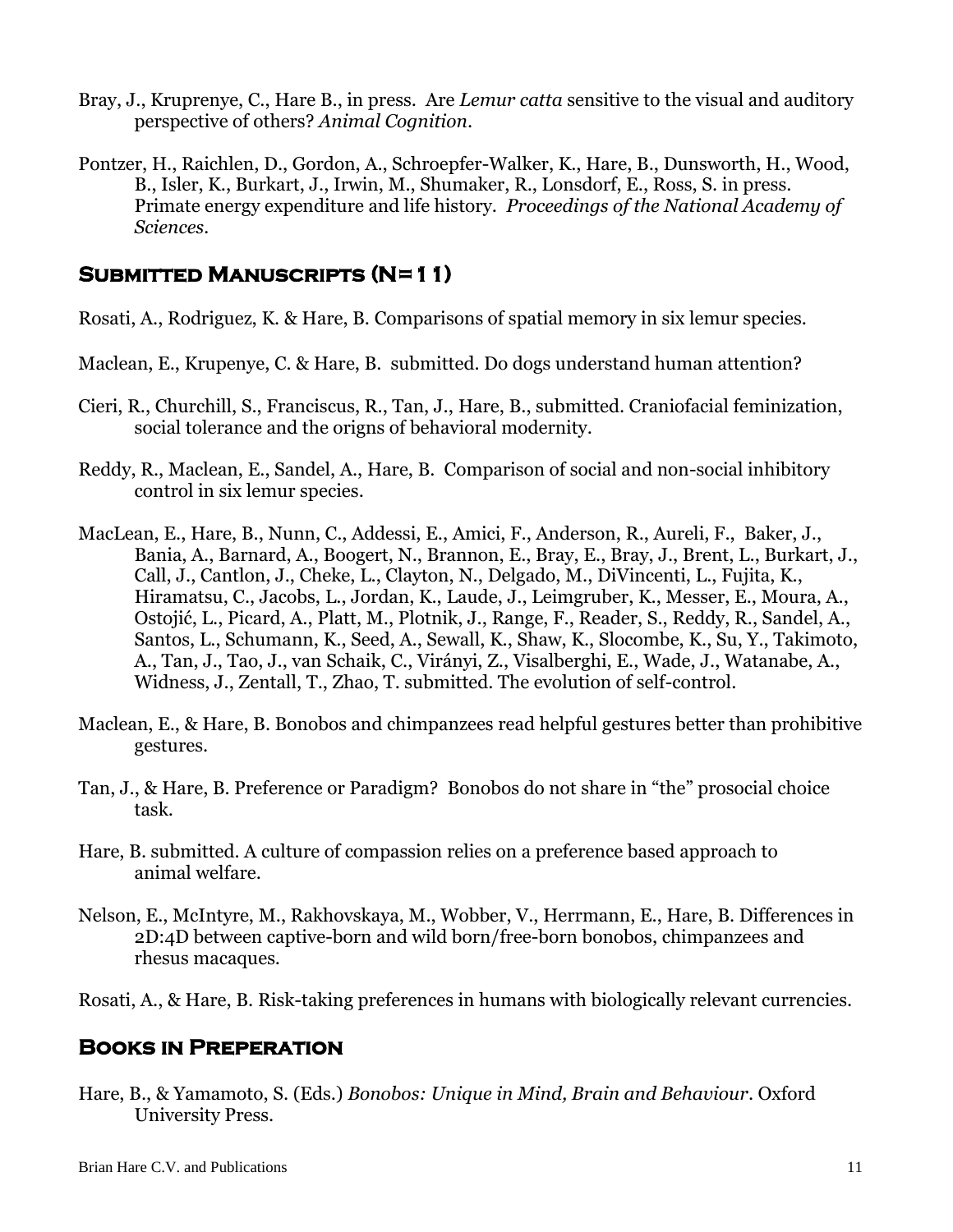# **Manuscripts in Preparation (N=8)**

Tan, J., Kwetuenda, S., Hare, B. in prep. evidence for empathy and xenophilia in bonobos.

- Schroepfer, K., Wobber, T., Hare, B. in prep. Bonobos and chimpanzees prefer those who groom and play with them more.
- Tan, J. Schroepfer, K. & Hare. in prep. Do dogs differ in their ability to trust humans?
- Schroepfer, K., Kwetuenda, S., Workman, C., Morel, D., Hare, B., Andre, C. Status report of bonobos released back into the wild from Lola ya Bonobo sanctuary.
- Maclean, E. & Hare, B. in prep. Comparative development in bonobos and chimpanzees on a social cognitive test battery.
- Rosati, A., Wobber, V., Hare, B. The relationship between risk-taking and testosterone in human, chimpanzee and bonobo males.
- Rosati, A., Prasanna, S. & Hare, B. Is punishment or communication preferred in human economic games?
- Sandel, A., Maclean, Hare, B. in prep. Species differences in the use of human social cues in five species of lemurs.
- Hare, B., Woods, V. in prep. Chimpanzees but not bonobos are afraid of strangers.

## **Invited Conference Presentations**

- 1. Hare, B., Call, J. & Tomasello, M. 2000. Chimpanzees know what conspecifics can and cannot see. *COE International Symposium on Phylogeny of Cognition and Language*. Kyoto University, Japan.
- 2. Hare, B. & Tomasello, M. 2001. Use of social cues to find hidden food: comparing our closest relative to our best friend. *The XVIIIth Congress of the International Primatological Society*. Adelaide, Australia.
- 3. Hare, B. 2002. The domestication of social cognition in dogs. *Tufts University Animal Expo*. Boston, U.S.A.
- 4. Hare, B., Call, J., Tomasello, M. 2002. Intentional deception in chimpanzees. *COE2/SAGA5 international Symposium*. Kyoto University, Japan.
- 5. Hare, B. 2003. The effect of domestication on dog cognition. *International Guide Dog Federation Genetics Research Workshop*. The Seeing Eye, Morristown, NJ, U.S.A.
- 6. Hare, B. 2004. Dogs use humans as tools: is it the secret to their success? *American Association for the Advancement of Science*. Seattle, U.S.A.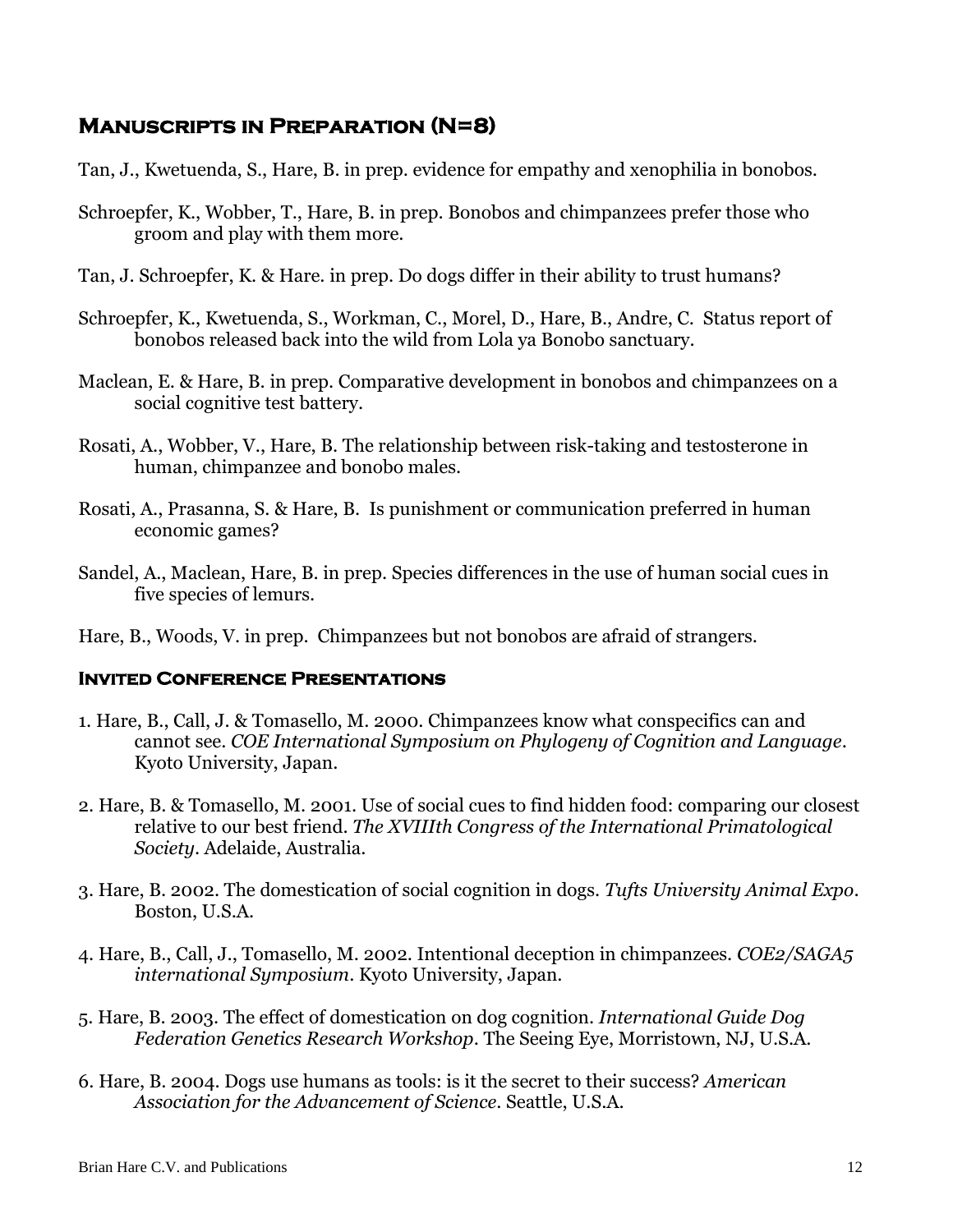- 7. Hare, B. 2004. Emotional Chimpanzees, domesticated foxes, and the evolution of human social cognition. *Human and Behavioral Evolution Society*. Berlin, Germany.
- 8. Hare, B. 2004. *(Keynote Address)* The dog's mind and what it can tell us about human evolution. *Advances in Canine and Feline Genomics*. Utrecht, Netherlands.
- 9. Hare, B. 2005. Have we identified heritable components of dog social cognition? Wenner-Gren Foundation. Gotenburg, Sweden.
- 10. Hare, B. 2006. Comparisons of Bonobo and Chimpanzee Cooperation. *The XXI Congress of the International Primatological Society. Entebbe, Uganda.*
- 11. Hare, B. 2007. Tolerance allows bonobos to outperform chimpanzees in a cooperative task. The Mind of the Chimpanzee Conference. Lincoln Park Zoo, Chicago, U.S.A.
- 12. Hare, B. 2007. From nonhuman to human mind: what changed and why? *The European Cognitive Science Conference II*. Delphi, Greece.
- 13. Hare, B. 2007. Bayleav's foxes suggest one path by which social problem solving may evolve. *Russian Academy of Sciences: Current evolutionary thinking in biology, medicine and sociology*. Novosibirsk, Russia.
- 14. Hare, B. 2008. From ape to human: what is the effect of affect on the hominoid unwelt. Ipsen Foundation Series in Neuroscience. Paris, France.
- 15. Hare, B. 2008. *(Keynote Address)* Social Cognition in humans and apes. University College of London. Social and Affective Neuroscience Symposium. London, United Kingdom.
- 16. Hare, B. 2008. *(Plenary Speaker)* Emotional reactivity and the evolution of ape cognition. Kyoto University, Japan.
- 17. Hare, B. 2008. How much of our cooperations is human? *Human and Behavioral Evolution Society* Kyoto University, Japan.
- 18. Hare, B. 2008. How much of our cooperation is human? Trilience Research Group on Human Nature, California Institute of Technology, U.S.A.
- 19. Hare, B. 2008. *(Keynote Address).* How the minds of our best friends were made. Assistance Dog Training Society Conference, Orlando Florida.
- 20. Hare, B. 2009. *(Keynote Address).* If Darwin could have been a cognitive scientist today. Darwin Day Celebration. U. of California San Diego, U.S.A.
- 21. Hare, B. 2009. What is really human cooperation? Primate Mind Conference, Ettore Majorana Foundation, Erice, Italy.
- 22. Hare, B. 2009. *(Keynote Address)* The evolution of the cognitive dog. Association of Pet Dog Trainers, Oakland California, U.S.A.